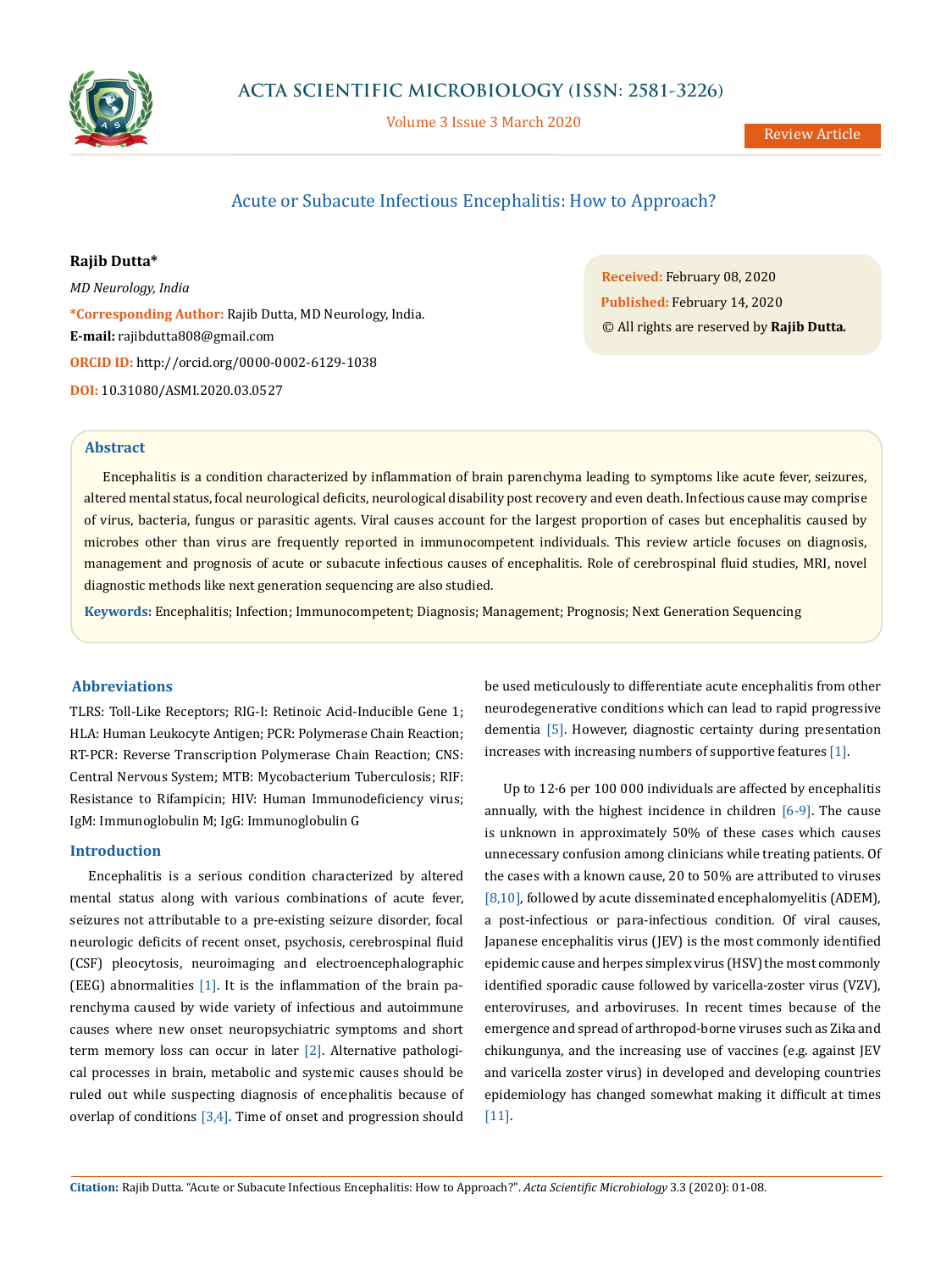HSV encephalitis occurs in all age groups and does not have any characteristic seasonal or geographic pattern, however encephalitis caused by arbovirus has considerable year-to-year variation in case counts, seasonal occurrence, and variation of incidence according to geographic region, suggesting about the ecology of arboviral transmission. Bacterial, fungal and parasitic infection can also cause encephalitis however presentation can be broad depending on the neurotropicity of the microorganisms to specific brain parts like brainstem or cerebellar etc.

Factors that affect susceptibility of pathogens causing encephalitis are poorly understood. Certain organisms cause central nervous system disease predominantly in children, whereas others tend to cause severe central nervous system disease in the elderly. However, HSV can cause encephalitis in persons at both ends of the age spectrum. Host factors which is responsible for protection and fighting against the pathogen depends on innate and adaptive immunity of the individual. Age-related changes includes reduced expression of toll-like receptors (TLRs) and retinoic acid-inducible gene 1 (RIG-I)-like receptors, decreased phagocytic function, and reduced natural killer and cytotoxic T-cell activity, which may contribute to susceptibility in elderly persons [12,13]. On the contrary, children may have decreased type I interferon signaling, as compared with adults which may make them highly susceptible to organisms [14].

Variation in HLA regions, potentially affecting the efficiency of adaptive immune responses, have been associated with susceptibility to infection with herpesviruses and arboviruses [13,15,16]. Genetic factors in host involved in susceptibility to neurotropic viruses may be due to polymorphic sets of genes that influence both innate and adaptive immunity [17-19]. A loss-offunction deletion in chemokine receptor 5 results in impairment of lymphocyte trafficking into the central nervous system, which results in enhanced susceptibility to both tickborne encephalitis virus [20] and West Nile virus [21]. Mutations or polymorphisms in genes encoding components of innate immune pathways -notably, TLR3 and interferon signaling - have been linked to encephalitis caused by HSV in children, VZV-associated encephalitis, the measles-subacute sclerosing panencephalitis complex, Japanese encephalitis virus, enterovirus 71 and influenza A virus-associated encephalopathy [22-24]. Genome wide association studies have also linked polymorphisms in interferon signaling with an increased risk of initial infection and symptomatically severe West Nile virus encephalitis [25].

Encephalitis can be divided into Limbic encephalitis, Brainstem encephalitis, Multifocal encephalitis, and other syndromes. Limbic encephalitis can be typical of HSV, varicella zoster virus (VZV), syphilis, and rarely *Mycobacterium tuberculosis* [26]. Brainstem encephalitis include *Listeria, Brucella*, arthropod-borne viruses, enterovirus 71, associated with autonomic dysfunction, which results in fluctuating blood pressure and neurogenic pulmonary oedema with haemorrhage [27]. Multifocal encephalitis usually by arthropod-borne viruses and enteroviruses can present with multifocal involvement of the CNS, especially the deep grey matter. Tremors and other movement disorders like myoclonus or athetosis in patients who rapidly lose consciousness is characteristic for encephalitis caused by arthropod-borne viruses, including flaviviruses (e.g. JEV) and alphaviruses (e.g. eastern equine encephalitis virus). These virus along with enterovirus can attack the anterior horn cells of the spinal cord and cause acute flaccid paralysis, which could be part of an encephalitis syndrome [27,28], mimicking poliomyelitis like presentation.

# **Organisms involved in acute to subacute infectious encephalitis**

# **Global sporadic**

**Viral** 

- **Herpesviridae:** *Herpes simplex virus type 1, Herpes simplex virus type 2, Varicella zoster virus, Epstein-Barr virus, Human herpes virus type 6, Human herpes virus type 7.*
- • *Picornaviridae***:** *Enterovirus type 70 and 71, Coxsackie virus, Poliovirus*
- • *Paramyxoviridae***:** *Measles virus, Mumps virus.*
- • *Orthomyxoviridae***:** *Influenza virus.*

#### **Geographically-restricted**

- • *Flaviviridae***:** *Japanese encephalitis virus, Dengue virus, West Nile virus, Zika virus, St Louis encephalitis virus, Murray Valley encephalitis virus, Tick-borne encephalitis virus, Powassan virus*.
- • *Bunyaviridae***:** *La Crosse virus, Toscana virus, Jamestown Canyon virus, California encephalitis virus*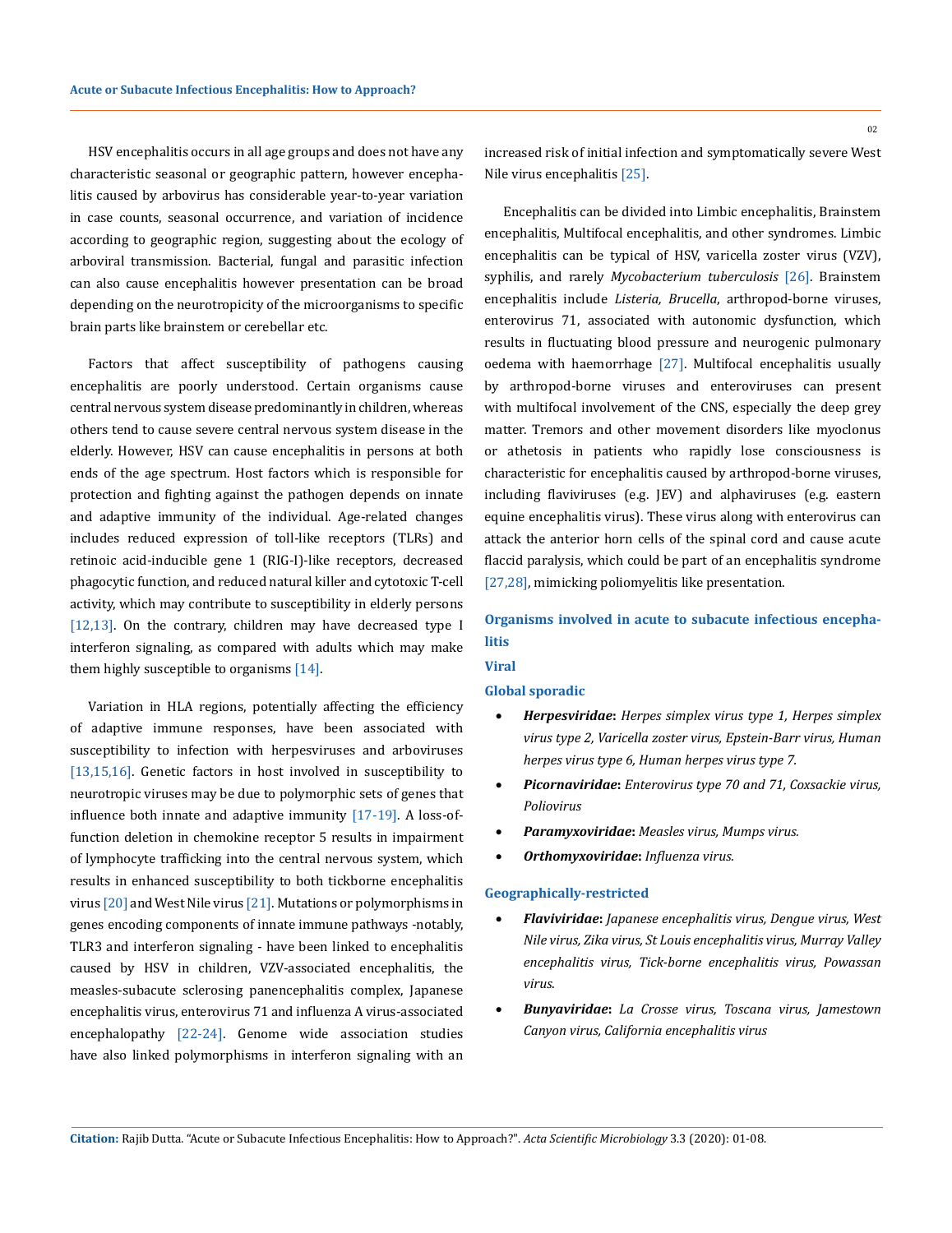- • *Togaviridae***:** *Chikungunya virus, Eastern and Western equine encephalitis viruses, Venezuelan equine encephalitis virus*
- • *Paramyxoviridae***:** *Nipah virus*.
- • *Rhabdoviridae***:** *Rabies virus*.
- • *Coltivirus***:** *Colorado tick fever virus* [30,67-69].

#### **Bacterial**

*Bartonella* spp, *Borrelia* spp, *Brucella* spp, *Listeria monocytogenes, Mycobacterium tuberculosis*, *Mycoplasma pneumoniae, Rickettsia, Ehrlichia, and Anaplasma, Treponema pallidum* [68,69].

# **Fungal**

*Blastomyces dermatides, Coccidiodes immitis, Cryptococcus* spp, *Histoplasma capsulatum* [68,69].

# **Parasitic**

*Acanthamoeba* spp, *Balamuthia mandrillaris*, *Baylisascaris procyonis*, *Naegleria fowleri* [68,69].

#### **Clinical presentation**

Clinical presentation can be complex with overlap of signs and symptoms. Careful medical history is mandatory especially the class of encephalitis (infectious or autoimmune), specific causes and syndromes and extra bits and pieces like parkinsonism, myoclonus, chorea, epilepsy etc. associated with it. The history should include consideration of the season during which the patient became ill, travelling, exposures (e.g. to animals, health of relatives, contact with sick persons, and known cases of encephalitis in the area), occupation, hobbies, recreational activities, diet, sexual practices, drug use, and health status (vaccinations, medical conditions and medications, and possible immunosuppression due to human immunodeficiency virus [HIV], chemotherapy, radiotherapy or cancer) to contextualise the acute encephalitis presentation and guide the differential diagnosis. Common causes of encephalitis are associated with distinguishing clinical features. The differential approach is based on the anatomy of the brain which in turn can give us the cause of the encephalitis. The physical and neurologic examinations may provide clues to potential causes and may guide testing. The presence of exanthems or skin lesions can give us indirect explanation or causative organisms may be helpful in identifying some forms of viral encephalitis but does not have high specificity [1,4,29,30].

### **Diagnosis and investigation**

To establish the diagnosis and find out the specific cause, assessment of the CSF, MRI brain, ancillary investigations of blood and other samples like urine and electroencephalography (EEG) is essential. Further testing in the form of PCR or RT-PCR of various samples may be tailored to reflect demographics, exposure, immune status, initial CSF, and imaging findings. HSV encephalitis is usually characterized by more pronounced CSF pleocytosis and more frequent focal abnormalities on EEG and neuroimaging as compared to non-HSV encephalitis [31]. Most neurologic symptoms, including impaired consciousness, confusion, aphasia, hallucinations, and movement disorders, do not differ among the various types of encephalitis [26].

Profiles of viral encephalitis can be divided into focal and generalized. Focal profile consists of temporal lobe, cerebellar, extrapyramidal or movement disorders due to thalamic or basal ganglia lesions and hydrocephalus. Generalized profile comprises of multifocal white-matter lesions, intractable seizures, newonset psychosis, diffuse cerebral edema, recurrent or chronic inflammatory CNS disease, seizures with rapid recovery [26,32,33]. CSF analysis reveals moderate elevation in the white cell count in most viral cases, commonly 10 - 200 cells per  $\mu$ L<sup>3</sup>, although up to 800 cells per  $\mu$ L<sup>3</sup> has been reported in HSV encephalitis [34]. In addition, glucose is typically normal and protein is modestly elevated. When the CSF white cell count is  $> 1000$  cells per  $\mu$ L<sup>3</sup>, protein is >1 g/L, or CSF glucose level is less than two-thirds of serum levels, a non-viral infectious aetiology (i.e. bacterial, mycobacterial, or fungal) should be strongly considered. Although, a lymphocytic pleocytosis is characteristic of viral encephalitis, neutrophils might predominate early in viral infection, and 3 - 26% with HSV encephalitis have no pleocytosis in early CSF samples [34,35].

Repeat CSF 24 - 72h after the first lumbar puncture should be considered if clinical suspicion of encephalitis remains [36]. Eosinophils can be present in the setting of helminthic infections such as Baylis ascaris pryocyonis but can also be seen at lower frequency in fungal and mycobacterial encephalitis [37]. Because of the hemorrhagic nature of HSV encephalitis, red blood cells and xanthochromia can also be identified as a late manifestation and can also be found with VZV  $[38]$ . Although flavivirus RNA can be

03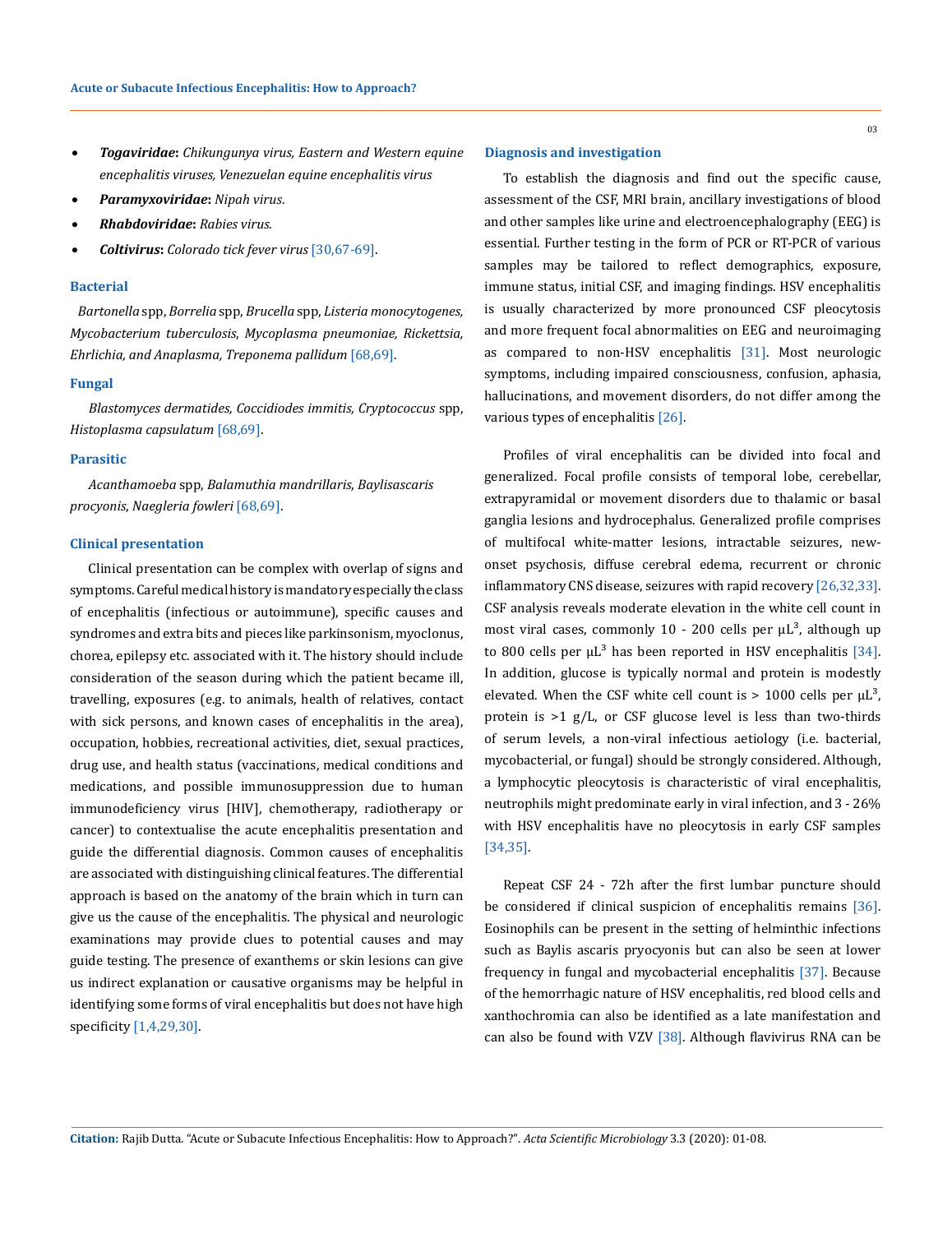detectable in serum by RT-PCR during the viraemic phase or the first few days of neurological symptoms, most patients are diagnosed by the detection of specific IgM antibodies, demonstration of a four-fold rise in titre by other assays, or by intrathecal synthesis [39]. Encephalitis caused by Zika virus and West Nile virus, PCR of urine is helpful because it can remain positive after blood is cleared of the virus [40].

In *Listeria monocytogenes* encephalitis, a mild lymphocytic predominant pleocytosis with a normal to minimally elevated protein, similar to viral encephalitis is found, however, the CSF to serum glucose ratio is typically lower in *Listeria* than in viral infections. Multiple cultures from blood and CSF might be required to confirm the diagnosis  $[41]$ . The diagnosis of CNS tuberculosis in the form of encephalitis is a big challenge because the sensitivity of CSF smear is less than 25% and that of culture is less than 50% [42]. Extended examination of at least 5 mLs of CSF may be required for identification and diagnostic certainty [43]. In 2017,WHO issued recommendations for use of the Xpert MTB/RIF assay as the initial test for diagnosis of tuberculous meningitis [44]. Cerebrospinal fluid testing for the (1 - 3)-β-D-glucan glycoprotein, a component of the cell wall of many fungi, has shown some promise although some limitations exist [45].

Abnormalities on T2-weighted and fluid-attenuated inversion recovery (FLAIR) sequences in the temporal lobes and to a lesser extent orbitofrontal and cingulate cortices are highly suggestive of HSV encephalitis particularly when asymmetrical [30]. Temporal lobe involvement can occur with HSV-1 or, less commonly, HSV-2 and also with VZV  $[26,46]$ . Neurosyphilis can rarely present acutely with lesions in the temporal lobe in neuroimaging [26]. Deep grey matter abnormalities on T2/FLAIR can be seen in arboviral encephalitis, influenza-associated encephalitis and encephalopathy, or CNS tuberculosis [33]. Presence of enhancement of the basilar meninges and hydrocephalus, for example, suggests tuberculosis, fungal infections, or *Balamuthia mandrillaris* and if brainstem is suspected *Listeria* should be high in the differential. Evidence of haemorrhage can suggest HSV-1,VZV, influenza associated acute necrotising encephalopathy, arbovirus infection [47].

EEG on the other hand can be used to differentiate between infectious and autoimmune encephalitis when CSF and MRI findings are nondiagnostic. It can also be used to rule out any

psychiatric diagnosis because of the overlap of symptoms [4] and also in patients with altered consciousness, where it can identify patients in subtle motor or non-convulsive status epilepticus,

Dengue and chikungunya are also common cause of fever in returning travellers and are sometimes associated with neurological disease and clinicians should be cautious [48]. Hyponatraemia is found in many forms of encephalitis [49]. HIV antibody and RNA tests are important during the HIV seroconversion illness phase presenting as meningo-encephalitis along with other opportunistic pathogens which may present with CNS infections [4]. Viral culture or PCR of skin lesions (for VZV or enteroviruses), throat and rectal swabs (for enteroviruses) and respiratory samples (for influenza) should be considered in whom CSF and MRI might show evidence of inflammation of the CNS however no pathogen is diagnosed by PCR, culture, or IgG and IgM analysis of the CSF [50].

which might present de novo or evolve from a convulsive to non-

convulsive picture in the setting of encephalitis.

Recent advances in investigations include Bio Fire Film Array panel, a multiplex PCR-based system for detection of pathogens in the CSF [51,71], next generation sequencing in immunocompromised and pathogen identification in otherwise undiagnosed cases of encephalitis due to leptospira, Cache Valley virus, astrovirus, variegated squirrel *bornavirus*, parvovirus 4,St.Louis encephalitis virus, Powassan virus, hepatitis E virus, *Balamuthia mandrillaris* [52-54,72-75]. Bead-array and proteomic approaches to assess the host inflammatory responses i.e. chemokines and cytokines are increasingly being explored to investigate the pathophysiological processes that could be amenable to targeted immunomodulatory therapies [55-58,70].

#### **Management and prognosis**

Suspected patients should undergo initial assessment of airway, breathing, circulation, blood sugar. Primary focus should be on seizures and raised intracranial pressure management, followed by target based empirical or specific therapy directed at the pathogen. HSV/VZV should be treated with acyclovir along with antibiotics if concurrent bacterial infection suspected. The frequency, morbidity and mortality is associated with delayed treatment of HSV encephalitis, empirical aciclovir (10 mg/kg intravenously every 8h in individuals with normal renal function) should be initiated and continued until the diagnosis of HSV has been excluded and should be continued for at least 2 weeks [59]. In children (3 months to 12

**Citation:** Rajib Dutta*.* "Acute or Subacute Infectious Encephalitis: How to Approach?". *Acta Scientific Microbiology* 3.3 (2020): 01-08.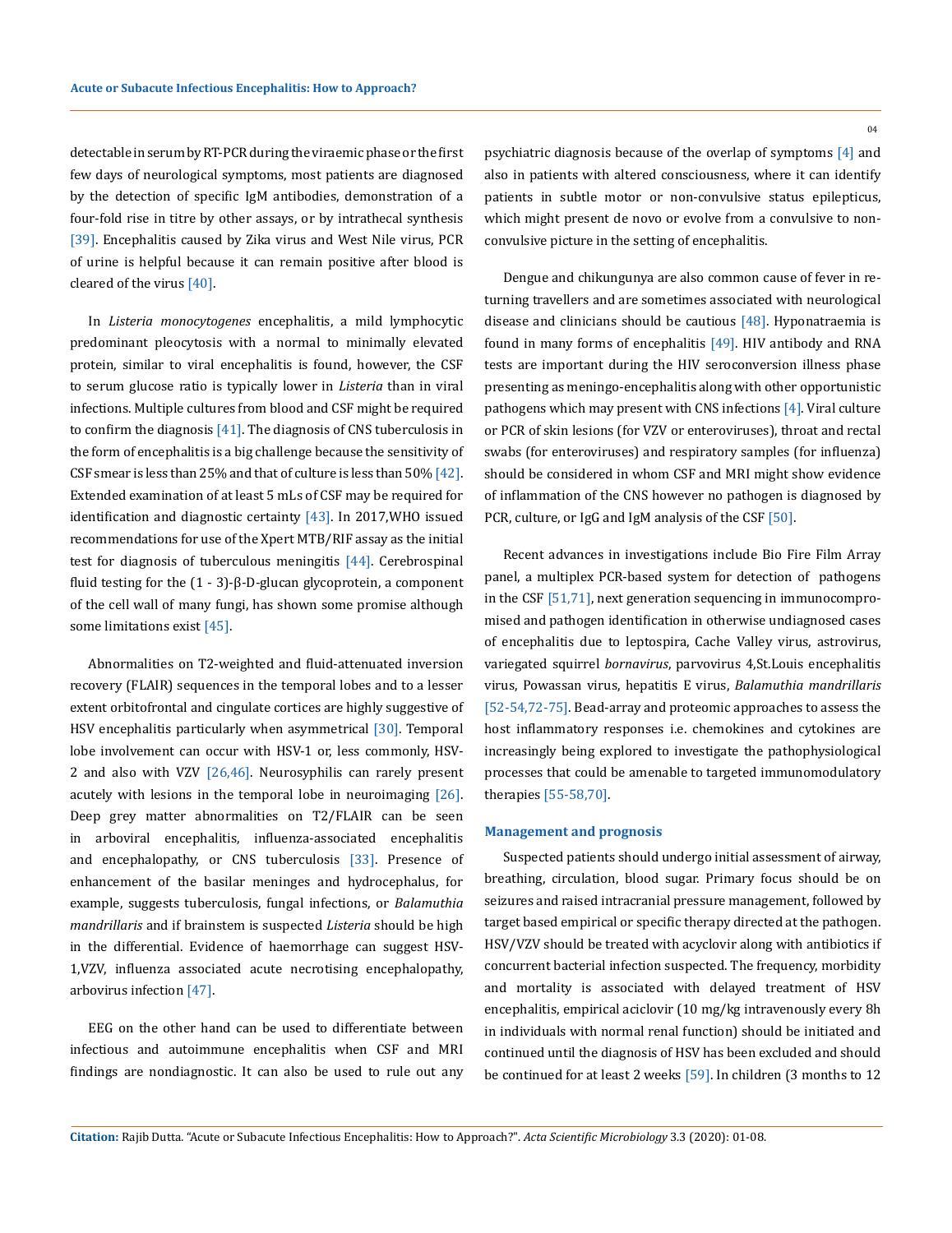years of age) with HSV encephalitis, a higher dose of acyclovir (20 mg per kilogram every 8 hours for 21 days) has been recommended, since this results in better outcomes and fewer relapses than lower doses [60]. Immunomodulatory agents like corticosteroids either an adjunct to antiviral drugs or as monotherapy are of uncertain benefit [61,62]. Overall, mortality rates for encephalitis range between approximately 5 - 15% [63].

### **Prevention**

Absence of proper treatment to neurotropic virus has strongly led to emphasis on prevention [64]. Effect of a 5-year vaccination campaign in Nepal for the prevention of Japanese encephalitis virus showed that cases of disease were reduced by 78% [65]. A universal program of varicella virus vaccination for 1-yearold children in Germany in 2004 resulted in an estimated 60% decrease in varicella-associated neurologic complications [66].

#### **Conclusion**

Infectious encephalitis is a major cause of illness, death and poses a huge economic burden to the society. Rapid deterioration and brainstem involvement points towards poor prognosis. Factors contributing to delays in drug administration have a negative impact on recovery. New diagnostic strategies and technologies should be studied to differentiate among different group of pathogens causing encephalitis. Treatment remains largely empirical and, with the exception of acyclovir for HSV encephalitis. New prevention strategies, inhibiting viral replication, proper and targeted use of antimicrobials are of prime importance.

### **Acknowledgment**

The author has no relevant affiliations or financial involvement with any organization or entity with a financial interest in or financial conflict with the subject matter or materials discussed in the manuscript. Special thanks to my supervisor Professor Dr. Huifang Shang who gave initial ideas and supported me through this research study. I would also like to thank Dr. Swatilekha Roy Sarkar for her valuable feedback on the manuscript and literature screening from PubMed.

# **Bibliography**

- 1. Venkatesan A., *et al*[. "Case definitions, diagnostic algorithms,](https://academic.oup.com/cid/article/57/8/1114/529190)  [and priorities in encephalitis:consensus statement of the](https://academic.oup.com/cid/article/57/8/1114/529190)  [International Encephalitis Consortium".](https://academic.oup.com/cid/article/57/8/1114/529190) *Clinical Infectious Diseases* [57 \(2013\): 1114-1128.](https://academic.oup.com/cid/article/57/8/1114/529190)
- 2. Graus F., *et al*[. "A clinical approach to diagnosis of autoimmune](https://www.ncbi.nlm.nih.gov/pubmed/26906964)  encephalitis". *[The Lancet Neurology](https://www.ncbi.nlm.nih.gov/pubmed/26906964)* 15 (2016): 391–404.
- 3. [Venkatesan A and Geocadin RG. "Diagnosis and management](https://www.ncbi.nlm.nih.gov/pmc/articles/PMC4121461/)  [of acute encephalitis: a practical approach".](https://www.ncbi.nlm.nih.gov/pmc/articles/PMC4121461/) *Neurology Clinical Practice* [4 \(2014\): 206–215.](https://www.ncbi.nlm.nih.gov/pmc/articles/PMC4121461/)
- 4. Solomon T., *et al*[. "Management of suspected viral encephalitis](https://www.ncbi.nlm.nih.gov/pubmed/22120595)  [in adults —Association of British Neurologists and British](https://www.ncbi.nlm.nih.gov/pubmed/22120595)  [Infection Association National Guidelines".](https://www.ncbi.nlm.nih.gov/pubmed/22120595) *Journal of Infection* [64 \(2012\): 347–373.](https://www.ncbi.nlm.nih.gov/pubmed/22120595)
- 5. Geschwind MD., *et al*[. "Rapidly progressive dementia".](https://www.ncbi.nlm.nih.gov/pmc/articles/PMC2706263/) *Annals of Neurology* [64 \(2008\): 97–108.](https://www.ncbi.nlm.nih.gov/pmc/articles/PMC2706263/)
- 6. Granerod J., *et al*[. "Challenge of the unknown. A systematic](https://n.neurology.org/content/75/10/924)  [review of acute encephalitis in non-outbreak situations".](https://n.neurology.org/content/75/10/924)  *Neurology* [75 \(2010\): 924–932.](https://n.neurology.org/content/75/10/924)
- 7. Granerod J., *et al*[. "New estimates of incidence of encephalitis](https://www.researchgate.net/publication/256083846_New_Estimates_of_Incidence_of_Encephalitis_in_England)  in England". *[Emerging Infectious Diseases Journal](https://www.researchgate.net/publication/256083846_New_Estimates_of_Incidence_of_Encephalitis_in_England)* 19 (2013): [1455–1462.](https://www.researchgate.net/publication/256083846_New_Estimates_of_Incidence_of_Encephalitis_in_England)
- 8. George BP., *et al*[. "Encephalitis hospitalization rates and](https://www.ncbi.nlm.nih.gov/pubmed/25192177)  [inpatient mortality in the United States, 2000–2010".](https://www.ncbi.nlm.nih.gov/pubmed/25192177) *PLoS One* [9 \(2014\): e104169.](https://www.ncbi.nlm.nih.gov/pubmed/25192177)
- 9. Boucher A., *et al*[. "Epidemiology of infectious encephalitis](https://www.ncbi.nlm.nih.gov/pubmed/28341533)  causes in 2016". *[Médecine et Maladies Infectieuses](https://www.ncbi.nlm.nih.gov/pubmed/28341533)* 47 (2017): [221–35.](https://www.ncbi.nlm.nih.gov/pubmed/28341533)
- 10. Vora NM., *et al*[. "Burden of encephalitis-associated](https://n.neurology.org/content/82/5/443)  [hospitalizations in the United States, 1998-2010".](https://n.neurology.org/content/82/5/443) *Neurology* [82 \(2014\): 443-451.](https://n.neurology.org/content/82/5/443)
- 11. Granerod J., *et al*[. "Causes of encephalitis and differences](https://www.ncbi.nlm.nih.gov/pubmed/20952256)  [in their clinical presentations in England:a multicentre,](https://www.ncbi.nlm.nih.gov/pubmed/20952256)  [population-based prospective study".](https://www.ncbi.nlm.nih.gov/pubmed/20952256) *The Lancet Infectious Diseases* [10 \(2010\): 835–844.](https://www.ncbi.nlm.nih.gov/pubmed/20952256)
- 12. [Montgomery RR. "Age-related alterations in immune responses](https://www.ncbi.nlm.nih.gov/pubmed/27612657)  [to West Nile virus infection".](https://www.ncbi.nlm.nih.gov/pubmed/27612657) *Clinical and Experimental Immunology* [187 \(2017\): 26-34.](https://www.ncbi.nlm.nih.gov/pubmed/27612657)
- 13. Moraru M., *et al*[. "Host genetic factors in susceptibility to herpes](https://www.jimmunol.org/content/188/9/4412)  [simplex type 1 virus infection:contribution of polymorphic](https://www.jimmunol.org/content/188/9/4412)  [genes at the interface of innate and adaptive immunity".](https://www.jimmunol.org/content/188/9/4412) *The [Journal of Immunology](https://www.jimmunol.org/content/188/9/4412)* 188 (2012): 4412-4420.
- 14. Taylor KG., *et al*[. "Age-dependent myeloid dendritic cell](https://www.ncbi.nlm.nih.gov/pmc/articles/PMC4178824/)  [responses mediate resistance to La Crosse virus-induced](https://www.ncbi.nlm.nih.gov/pmc/articles/PMC4178824/)  [neurological disease".](https://www.ncbi.nlm.nih.gov/pmc/articles/PMC4178824/) *Journal of Virology* 88 (2014): 11070- [11079.](https://www.ncbi.nlm.nih.gov/pmc/articles/PMC4178824/)
- 15. Long D., *et al*[. "Identification of genetic variants associated](https://www.ncbi.nlm.nih.gov/pmc/articles/PMC5215919/)  [with susceptibility to West Nile virus neuroinvasive disease".](https://www.ncbi.nlm.nih.gov/pmc/articles/PMC5215919/)  *[Genes and Immunity](https://www.ncbi.nlm.nih.gov/pmc/articles/PMC5215919/)* 17 (2016): 298-304.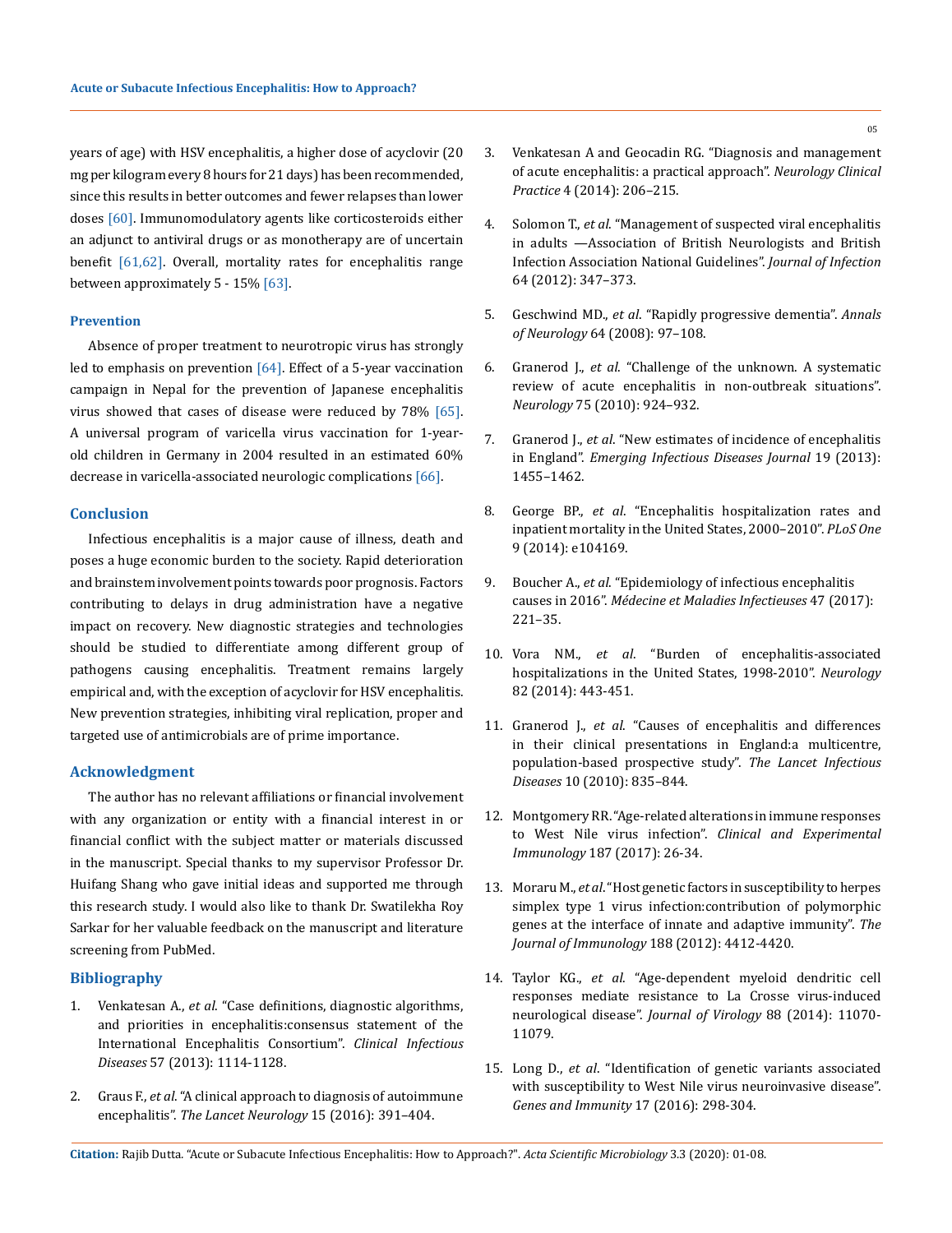- 16. Crosslin DR., *et al*[. "Genetic variation in the HLA region is](https://www.ncbi.nlm.nih.gov/pubmed/25297839)  [associated with susceptibility to herpes zoster".](https://www.ncbi.nlm.nih.gov/pubmed/25297839) *Genes and Immunity* [16 \(2015\): 1-7.](https://www.ncbi.nlm.nih.gov/pubmed/25297839)
- 17. Qian F., *et al*[. "Immune markers associated with host](https://www.ncbi.nlm.nih.gov/pubmed/24605787)  [susceptibility to infection with West Nile virus".](https://www.ncbi.nlm.nih.gov/pubmed/24605787) *Viral Immunology* [27 \(2014\): 39-47.](https://www.ncbi.nlm.nih.gov/pubmed/24605787)
- 18. Qian F., *et al*[. "Systems immunology reveals markers of](https://www.ncbi.nlm.nih.gov/pubmed/25355795)  [susceptibility to West Nile virus infection".](https://www.ncbi.nlm.nih.gov/pubmed/25355795) *Clinical and Vaccine Immunology* [22 \(2015\): 6-16.](https://www.ncbi.nlm.nih.gov/pubmed/25355795)
- 19. Ignatieva EV., *et al*[. "A database of human genes and a gene](https://www.ncbi.nlm.nih.gov/pubmed/29297316)  [network involved in response to tick-borne encephalitis virus](https://www.ncbi.nlm.nih.gov/pubmed/29297316)  infection". *[BMC Evolutionary Biology](https://www.ncbi.nlm.nih.gov/pubmed/29297316)* 17 (2017): 259.
- 20. Mickiene A., *et al*[. "Polymorphisms in chemokine receptor 5](https://www.ncbi.nlm.nih.gov/pubmed/25226020)  [and Toll-like receptor 3 genes are risk factors for clinical tick](https://www.ncbi.nlm.nih.gov/pubmed/25226020)[borne encephalitis in the Lithuanian population".](https://www.ncbi.nlm.nih.gov/pubmed/25226020) *PLoS One* 9.9 [\(2014\): e106798.](https://www.ncbi.nlm.nih.gov/pubmed/25226020)
- 21. Lim JK., *et al*[. "CCR5 deficiency is a risk factor for early clinical](https://www.ncbi.nlm.nih.gov/pmc/articles/PMC2934858/)  [manifestations of West Nile virus infection but not for viral](https://www.ncbi.nlm.nih.gov/pmc/articles/PMC2934858/)  transmission". *[The Journal of Infectious Diseases](https://www.ncbi.nlm.nih.gov/pmc/articles/PMC2934858/)* 201 (2010): [178-185.](https://www.ncbi.nlm.nih.gov/pmc/articles/PMC2934858/)
- 22. Mørk N., *et al*[. "Mutations in the TLR3 signaling pathway and](https://www.ncbi.nlm.nih.gov/pubmed/26513235)  [beyond in adult patients with herpes simplex encephalitis".](https://www.ncbi.nlm.nih.gov/pubmed/26513235)  *[Genes and Immunity](https://www.ncbi.nlm.nih.gov/pubmed/26513235)* 16 (2015): 552-566.
- 23. [Verma R and Bharti K. "Toll like receptor 3 and viral infections](https://www.ncbi.nlm.nih.gov/pubmed/28017244)  of nervous system". *[Journal of the Neurological Sciences](https://www.ncbi.nlm.nih.gov/pubmed/28017244)* 372 [\(2017\): 40-48.](https://www.ncbi.nlm.nih.gov/pubmed/28017244)
- 24. Sironi M., *et al*[. "TLR3 mutations in adult patients with herpes](https://www.ncbi.nlm.nih.gov/pubmed/28368532)  [simplex virus and varicella-zoster virus encephalitis".](https://www.ncbi.nlm.nih.gov/pubmed/28368532) *The [Journal of Infectious Diseases](https://www.ncbi.nlm.nih.gov/pubmed/28368532)* 215 (2017): 1430-1434.
- 25. Lim JK., *et al*[. "Genetic variation in OAS1 is a risk factor for](https://journals.plos.org/plospathogens/article/figure?id=10.1371/journal.ppat.1000321.t003)  [initial infection with West Nile virus in man".](https://journals.plos.org/plospathogens/article/figure?id=10.1371/journal.ppat.1000321.t003) *PLoS Pathogens*  [5.2 \(2009\): e1000321.](https://journals.plos.org/plospathogens/article/figure?id=10.1371/journal.ppat.1000321.t003)
- 26. Chow FC., *et al*[. "Use of clinical and neuroimaging](https://www.ncbi.nlm.nih.gov/pubmed/25637586)  [characteristics to distinguish temporal lobe herpes simplex](https://www.ncbi.nlm.nih.gov/pubmed/25637586)  [encephalitis from its mimics".](https://www.ncbi.nlm.nih.gov/pubmed/25637586) *Clinical Infectious Diseases* 60 [\(2015\): 1377–1383.](https://www.ncbi.nlm.nih.gov/pubmed/25637586)
- 27. Ooi MH., *et al*[. "Clinical features, diagnosis, and management of](https://www.ncbi.nlm.nih.gov/pubmed/20965438)  enterovirus 71". *[The Lancet Neurology](https://www.ncbi.nlm.nih.gov/pubmed/20965438)* 9 (2010): 1097–1105.
- 28. Solomon T., *et al*[. "Poliomyelitis-like illness due to Japanese](https://www.thelancet.com/journals/lancet/article/PIIS0140673697075090/fulltext)  encephalitis virus". *Lancet* [351 \(1998\): 1094–1097.](https://www.thelancet.com/journals/lancet/article/PIIS0140673697075090/fulltext)
- 29. Steiner I., *et al*[. "Viral meningoencephalitis: a review of](https://www.ncbi.nlm.nih.gov/pubmed/20236175)  [diagnostic methods and guidelines for management".](https://www.ncbi.nlm.nih.gov/pubmed/20236175) *European Journal of Neurology* [17.8 \(2010\): 999-1009.](https://www.ncbi.nlm.nih.gov/pubmed/20236175)
- 30. Tunkel AR., *et al*[. "The management of encephalitis: clinical](https://www.ncbi.nlm.nih.gov/pubmed/18582201)  [practice guidelines by the Infectious Diseases Society of](https://www.ncbi.nlm.nih.gov/pubmed/18582201)  America". *[Clinical Infectious Diseases](https://www.ncbi.nlm.nih.gov/pubmed/18582201)* 47 (2008): 303-327.
- 31. Whitley RJ., *et al*[. "Herpes simplex encephalitis".](https://www.ncbi.nlm.nih.gov/pubmed/6275134) *Journal of the [American Medicine Association](https://www.ncbi.nlm.nih.gov/pubmed/6275134)* 247 (1982): 317-20.
- 32. Glaser CA., *et al*[. "Beyond viruses: clinical profiles and](https://www.researchgate.net/publication/6689102_Beyond_Viruses_Clinical_Profiles_and_Etiologies_Associated_with_Encephalitis)  [etiologies associated with encephalitis".](https://www.researchgate.net/publication/6689102_Beyond_Viruses_Clinical_Profiles_and_Etiologies_Associated_with_Encephalitis) *Clinical Infectious Diseases* [43 \(2006\): 1565-1577.](https://www.researchgate.net/publication/6689102_Beyond_Viruses_Clinical_Profiles_and_Etiologies_Associated_with_Encephalitis)
- 33. Beattie GC., *et al*[. "Encephalitis with thalamic and basal ganglia](https://academic.oup.com/cid/article/56/6/825/312318)  [abnormalities: etiologies, neuroimaging, and potential role](https://academic.oup.com/cid/article/56/6/825/312318)  of respiratory viruses". *[Clinical Infectious Diseases](https://academic.oup.com/cid/article/56/6/825/312318)* 56 (2013): [825-832.](https://academic.oup.com/cid/article/56/6/825/312318)
- 34. Sili U., *et al*[. "Herpes simplex virus encephalitis: clinical](https://www.ncbi.nlm.nih.gov/pubmed/24768322)  [manifestations, diagnosis and outcome in 106 adult patients".](https://www.ncbi.nlm.nih.gov/pubmed/24768322)  *[Journal of Clinical Virology](https://www.ncbi.nlm.nih.gov/pubmed/24768322)* 60 (2014): 112-118.
- 35. Raschilas F., *et al*[. "Outcome of and prognostic factors for herpes](https://www.ncbi.nlm.nih.gov/pubmed/12115090)  [simplex encephalitis in adult patients: results of a multicenter](https://www.ncbi.nlm.nih.gov/pubmed/12115090)  study". *[Clinical Infectious Diseases](https://www.ncbi.nlm.nih.gov/pubmed/12115090)* 35 (2002): 254–260.
- 36. [Bradshaw MJ and Venkatesan A. "Herpes simplex virus-1](https://www.ncbi.nlm.nih.gov/pubmed/27106239)  [encephalitis in adults: pathophysiology, diagnosis, and](https://www.ncbi.nlm.nih.gov/pubmed/27106239)  management". *Neurotherapeutics* [13 \(2016\): 493–508.](https://www.ncbi.nlm.nih.gov/pubmed/27106239)
- 37. [Murray WJ and Kazacos KR. "Raccoon roundworm encephalitis".](https://academic.oup.com/cid/article/39/10/1484/459209)  *[Clinical Infectious Diseases](https://academic.oup.com/cid/article/39/10/1484/459209)* 39 (2004): 1484–1492.
- 38. Kaewpoowat Q., *et al*[. "Herpes simplex and varicella zoster CNS](https://www.ncbi.nlm.nih.gov/pubmed/26680781) [infections: clinical presentations, treatments and outcomes".](https://www.ncbi.nlm.nih.gov/pubmed/26680781)  *Infection* [44 \(2016\): 337–345.](https://www.ncbi.nlm.nih.gov/pubmed/26680781)
- 39. [David S and Abraham AM. "Epidemiological and clinical](https://www.researchgate.net/publication/303463720_Epidemiological_and_clinical_aspects_on_West_Nile_virus_a_globally_emerging_pathogen)  [aspects on West Nile virus, a globally emerging pathogen".](https://www.researchgate.net/publication/303463720_Epidemiological_and_clinical_aspects_on_West_Nile_virus_a_globally_emerging_pathogen)  *Infectious Diseases* [48 \(2016\): 571–586.](https://www.researchgate.net/publication/303463720_Epidemiological_and_clinical_aspects_on_West_Nile_virus_a_globally_emerging_pathogen)
- 40. Soares CN., *et al*[. "Fatal encephalitis associated with Zika virus](https://www.ncbi.nlm.nih.gov/pubmed/27598870)  infection in an adult". *[Journal of Clinical Virology](https://www.ncbi.nlm.nih.gov/pubmed/27598870)* 83 (2016): [63–65.](https://www.ncbi.nlm.nih.gov/pubmed/27598870)
- 41. [Armstrong RW and Fung PC. "Brainstem encephalitis](https://www.ncbi.nlm.nih.gov/pubmed/8507761)  (*rhombencephalitis*[\) due to Listeria monocytogenes: case](https://www.ncbi.nlm.nih.gov/pubmed/8507761)  report and review". *[Clinical Infectious Diseases](https://www.ncbi.nlm.nih.gov/pubmed/8507761)* 16 (1993): [689–702.](https://www.ncbi.nlm.nih.gov/pubmed/8507761)

**Citation:** Rajib Dutta*.* "Acute or Subacute Infectious Encephalitis: How to Approach?". *Acta Scientific Microbiology* 3.3 (2020): 01-08.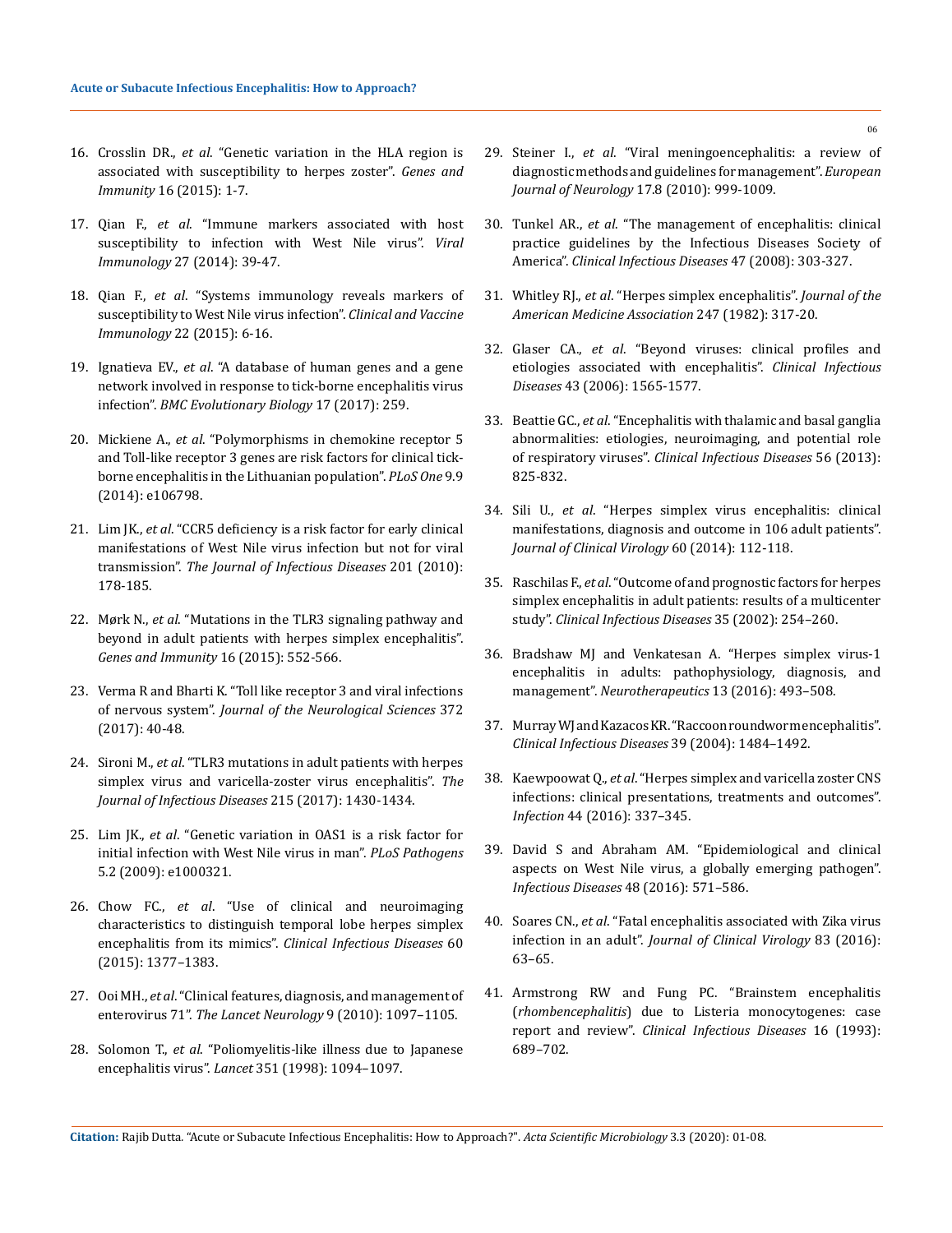- 42. Lipsky BA., *et al*[. "Factors affecting the clinical value of](https://www.ncbi.nlm.nih.gov/pubmed/6203161)  microscopy for acid-fast bacilli". *[Reviews of Infectious Diseases](https://www.ncbi.nlm.nih.gov/pubmed/6203161)*  [6 \(1984\): 214–222.](https://www.ncbi.nlm.nih.gov/pubmed/6203161)
- 43. [Mai NT and Thwaites GE. "Recent advances in the diagnosis](https://www.ncbi.nlm.nih.gov/pubmed/27798497)  [and management of tuberculous meningitis".](https://www.ncbi.nlm.nih.gov/pubmed/27798497) *Current Opinion [in Infectious Diseases](https://www.ncbi.nlm.nih.gov/pubmed/27798497)* 30 (2017): 123–128.
- 44. Bahr NC., *et al*[. "Diagnostic accuracy of Xpert MTB/RIF](https://www.ncbi.nlm.nih.gov/pubmed/28919338)  [Ultra for tuberculous meningitis in HIV-infected adults: a](https://www.ncbi.nlm.nih.gov/pubmed/28919338)  prospective cohort study". *[The Lancet Infectious Diseases](https://www.ncbi.nlm.nih.gov/pubmed/28919338)* 18 [\(2018\): 68–75.](https://www.ncbi.nlm.nih.gov/pubmed/28919338)
- 45. [Lyons JL and Zhang SX. "Current laboratory approaches to](https://www.futuremedicine.com/doi/abs/10.2217/fmb.15.138?journalCode=fmb)  [diagnosis of CNS fungal infections".](https://www.futuremedicine.com/doi/abs/10.2217/fmb.15.138?journalCode=fmb) *Future Microbiology* 11 [\(2016\): 175–177.](https://www.futuremedicine.com/doi/abs/10.2217/fmb.15.138?journalCode=fmb)
- 46. Whitley RJ., *et al*[. "Diseases that mimic herpes simplex](https://www.ncbi.nlm.nih.gov/pubmed/2544743)  [encephalitis. Diagnosis, presentation, and outcome. NIAD](https://www.ncbi.nlm.nih.gov/pubmed/2544743)  [Collaborative Antiviral Study Group".](https://www.ncbi.nlm.nih.gov/pubmed/2544743) *The Journal of the [American Medical Association](https://www.ncbi.nlm.nih.gov/pubmed/2544743)* 262 (1989): 234–239.
- 47. Glaser CA and Venkatesan A. In: Scheld WWR, Marra CM, eds. Infections of the Central Nervous System. Philadelphia: Wolters Kluwer Health, (2014): 84–111.
- 48. Wilson ME., *et al*[. "Fever in returned travelers: results from](https://academic.oup.com/cid/article/44/12/1560/278908)  [the GeoSentinel Surveillance Network".](https://academic.oup.com/cid/article/44/12/1560/278908) *Clinical Infectious Diseases* [44 \(2007\): 1560–1568.](https://academic.oup.com/cid/article/44/12/1560/278908)
- 49. Czupryna P., *et al*[. "Comparison of hyponatremia and SIADH](https://www.ncbi.nlm.nih.gov/pubmed/26785285)  [frequency in patients with tick borne encephalitis and](https://www.ncbi.nlm.nih.gov/pubmed/26785285)  meningitis of other origin". *[Scandinavian Journal of Clinical](https://www.ncbi.nlm.nih.gov/pubmed/26785285)  [and Laboratory Investigation](https://www.ncbi.nlm.nih.gov/pubmed/26785285)* 76 (2016): 159–164.
- 50. Goenka A., *et al*[. "Neurological manifestations of influenza](https://www.ncbi.nlm.nih.gov/pubmed/24352349)  [infection in children and adults: results of a National British](https://www.ncbi.nlm.nih.gov/pubmed/24352349)  Surveillance Study". *[Clinical Infectious Diseases](https://www.ncbi.nlm.nih.gov/pubmed/24352349)* 58 (2014): [775–784.](https://www.ncbi.nlm.nih.gov/pubmed/24352349)
- 51. Leber AL., *et al*[. "Multicenter evaluation of biofire filmarray](https://www.ncbi.nlm.nih.gov/pubmed/27335149)  [meningitis/encephalitis panel for detection of bacteria,](https://www.ncbi.nlm.nih.gov/pubmed/27335149)  [viruses, and yeast in cerebrospinal fluid specimens".](https://www.ncbi.nlm.nih.gov/pubmed/27335149) *Journal [of Clinical Microbiology](https://www.ncbi.nlm.nih.gov/pubmed/27335149)* 54 (2016): 2251–2261.
- 52. Brown JR., *et al*[. "Encephalitis diagnosis using metagenomics:](https://www.ncbi.nlm.nih.gov/pubmed/29305150)  [application of next generation sequencing for undiagnosed](https://www.ncbi.nlm.nih.gov/pubmed/29305150)  cases". *[Journal of Infectious Diseases](https://www.ncbi.nlm.nih.gov/pubmed/29305150)* 76 (2018): 225–240.
- 53. Simner PJ., *et al*[. "Understanding the promises and hurdles of](https://www.ncbi.nlm.nih.gov/pubmed/29040428)  [metagenomic next-generation sequencing as a diagnostic tool](https://www.ncbi.nlm.nih.gov/pubmed/29040428)  for infectious diseases". *[Clinical Infectious Diseases](https://www.ncbi.nlm.nih.gov/pubmed/29040428)* 66 (2018): [778-788.](https://www.ncbi.nlm.nih.gov/pubmed/29040428)
- 54. Wilson MR., *et al*[. "Diagnosing Balamuthia mandrillaris](https://www.ncbi.nlm.nih.gov/pubmed/26290222)  [encephalitis with metagenomic deep sequencing".](https://www.ncbi.nlm.nih.gov/pubmed/26290222) *Annals of Neurology* [78 \(2015\): 722–730.](https://www.ncbi.nlm.nih.gov/pubmed/26290222)
- 55. Michael BD., *et al*[. "The interleukin-1 balance during](https://www.ncbi.nlm.nih.gov/pubmed/26712949)  [encephalitis is associated with clinical severity,blood-brain](https://www.ncbi.nlm.nih.gov/pubmed/26712949)  [barrier permeability, neuroimaging changes,and disease](https://www.ncbi.nlm.nih.gov/pubmed/26712949)  outcome". *[The Journal of Infectious Diseases](https://www.ncbi.nlm.nih.gov/pubmed/26712949)* 213 (2016): 1651– [1660.](https://www.ncbi.nlm.nih.gov/pubmed/26712949)
- 56. Griffiths MJ., *et al*[. "In enterovirus 71 encephalitis with cardio](https://www.ncbi.nlm.nih.gov/pubmed/22829643)[respiratory compromise, elevated interleukin 1β, interleukin](https://www.ncbi.nlm.nih.gov/pubmed/22829643)  [1 receptor antagonist, and granulocyte colony-stimulating](https://www.ncbi.nlm.nih.gov/pubmed/22829643)  [factor levels are markers of poor prognosis".](https://www.ncbi.nlm.nih.gov/pubmed/22829643) *The Journal of Infectious Diseases* [206 \(2012\): 881–892.](https://www.ncbi.nlm.nih.gov/pubmed/22829643)
- 57. Bastos MS., *et al*[. "Divergent cerebrospinal fluid cytokine](https://www.ncbi.nlm.nih.gov/pmc/articles/PMC4541733/)  [network induced by non-viral and different viral infections](https://www.ncbi.nlm.nih.gov/pmc/articles/PMC4541733/)  [on the central nervous system".](https://www.ncbi.nlm.nih.gov/pmc/articles/PMC4541733/) *BMC Infectious Diseases* 15 [\(2015\): 345.](https://www.ncbi.nlm.nih.gov/pmc/articles/PMC4541733/)
- 58. Kothur K., *et al*[. "Utility of CSF cytokine/chemokines as](https://www.ncbi.nlm.nih.gov/pubmed/27575749)  [markers of active intrathecal inflammation: comparison of](https://www.ncbi.nlm.nih.gov/pubmed/27575749)  [demyelinating, anti-NMDAR and enteroviral encephalitis".](https://www.ncbi.nlm.nih.gov/pubmed/27575749)  *PLoS One* [11.8 \(2016\): e0161656.](https://www.ncbi.nlm.nih.gov/pubmed/27575749)
- 59. Whitley RJ., *et al*[. "Vidarabine versus acyclovir therapy in](https://www.nejm.org/doi/full/10.1056/NEJM198601163140303)  herpes simplex encephalitis". *[The New England Journal of](https://www.nejm.org/doi/full/10.1056/NEJM198601163140303)  Medicine* [314 \(1986\): 144–149.](https://www.nejm.org/doi/full/10.1056/NEJM198601163140303)
- 60. Kimberlin DW., *et al*[. "Safety and efficacy of high-dose](https://www.ncbi.nlm.nih.gov/pubmed/11483782)  [intravenous acyclovir in the management of neonatal herpes](https://www.ncbi.nlm.nih.gov/pubmed/11483782)  [simplex virus infections".](https://www.ncbi.nlm.nih.gov/pubmed/11483782) *Pediatrics* 108 (2001): 230-238.
- 61. Maraş Genç H., *et al*[. "Clinical outcomes in children with herpes](https://www.ncbi.nlm.nih.gov/pubmed/27218417)  [simplex encephalitis receiving steroid therapy".](https://www.ncbi.nlm.nih.gov/pubmed/27218417) *Journal of Clinical Virology* [80 \(2016\): 87-92.](https://www.ncbi.nlm.nih.gov/pubmed/27218417)
- 62. Ramos-Estebanez C., *et al*[. "A systematic review on the role of](https://www.ncbi.nlm.nih.gov/pubmed/24009096)  [adjunctive corticosteroids in herpes simplex virus encephalitis:](https://www.ncbi.nlm.nih.gov/pubmed/24009096)  [is timing critical for safety and efficacy?".](https://www.ncbi.nlm.nih.gov/pubmed/24009096) *Antiviral Therapy* 19 [\(2014\): 133-139.](https://www.ncbi.nlm.nih.gov/pubmed/24009096)
- 63. [Venkatesan A. "Epidemiology and outcomes of acute](https://journals.lww.com/co-neurology/Abstract/2015/06000/Epidemiology_and_outcomes_of_acute_encephalitis.12.aspx)  encephalitis". *[Current Opinion in Neurology](https://journals.lww.com/co-neurology/Abstract/2015/06000/Epidemiology_and_outcomes_of_acute_encephalitis.12.aspx)* 28 (2015): 277– [282.](https://journals.lww.com/co-neurology/Abstract/2015/06000/Epidemiology_and_outcomes_of_acute_encephalitis.12.aspx)
- 64. [Leibovitch EC and Jacobson S. "Vaccinations for neuroinfectious](https://www.ncbi.nlm.nih.gov/pubmed/27365085)  [disease: a global health priority".](https://www.ncbi.nlm.nih.gov/pubmed/27365085) *Neurotherapeutics* 13 (2016): [562-570.](https://www.ncbi.nlm.nih.gov/pubmed/27365085)

**Citation:** Rajib Dutta*.* "Acute or Subacute Infectious Encephalitis: How to Approach?". *Acta Scientific Microbiology* 3.3 (2020): 01-08.